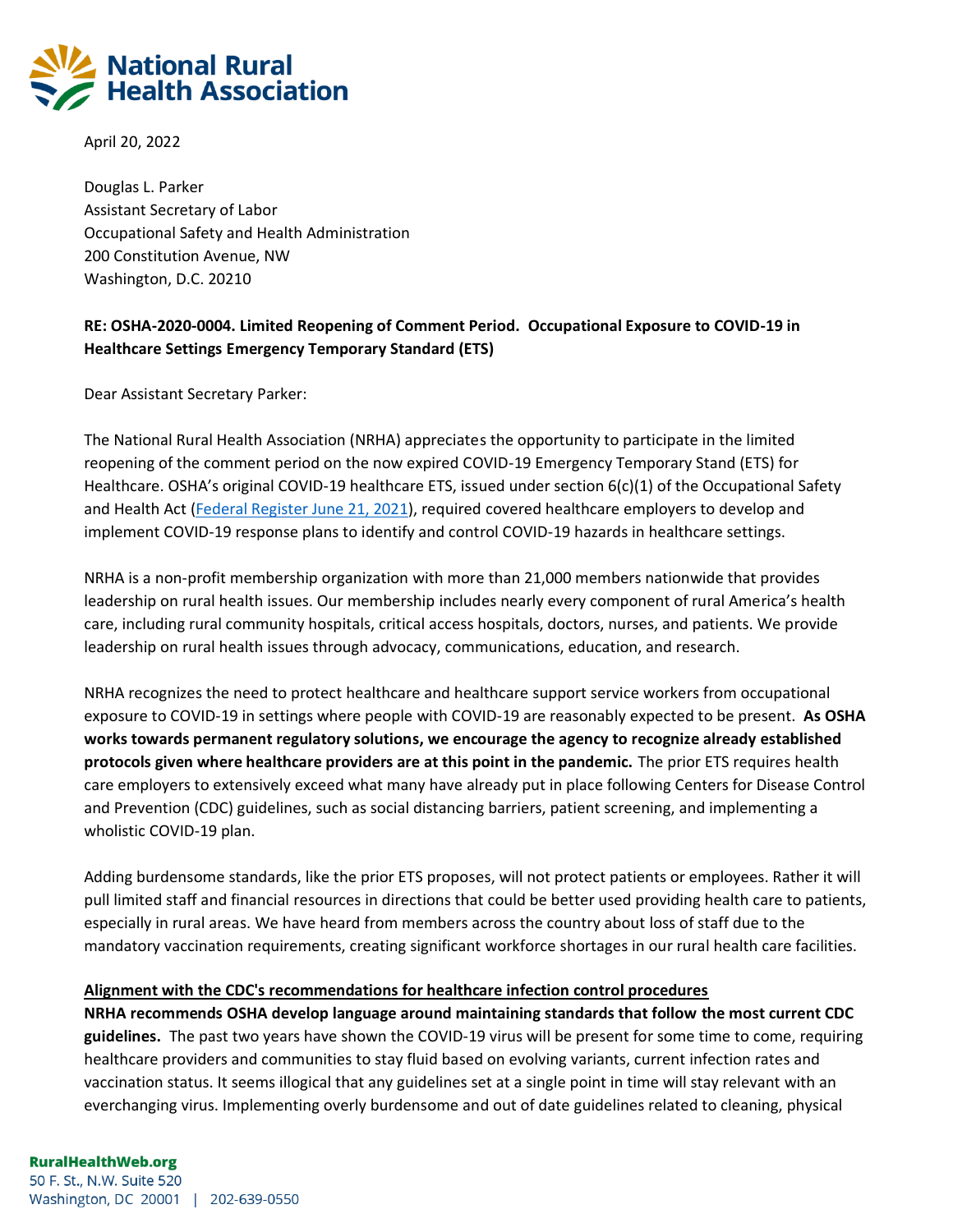# **National Rural Health Association**

requirements, patient screening, etc. will be a waste of valuable time and resources, as well as particularly difficult and financially challenging for rural providers operating on slim margins, especially as rural providers attempt to recover from the pandemic.

## **Additional flexibility for employers**

**NRHA supports OSHA's proposal to provide additional flexibility for employers,** including implementation of broader requirements with a "safe harbor" enforcement policy for employees who are following CDC guidance. The breadth of the pandemic's impact on rural communities portends a difficult period for the rural health safety net in the aftermath of the pandemic. Health disparity gaps between rural and urban communities may be widening, and new gaps have emerged within rural communities, most notably those where a hospital vulnerable to closure is located.<sup>1</sup> Employers in these communities need flexibility to meet appropriate standards in a way that do not add additional burden on what already is a fragile healthcare system.

## **Tailoring controls to address interactions with people with suspected or confirmed COVID-19**

**NRHA supports OSHA's proposal to eliminate COVID-19 specific infection control measures in areas where healthcare employees are not reasonably expected to encounter people with suspected or confirmed COVID-19.** We believe adding new regulations from OSHA at this state of the pandemic is not needed for patients and employees to feel safe in the health care setting. Discretion should be left to individual employers and their employees to best determine when and where infection control requirements should be followed. NRHA agrees it seems appropriate that a more narrowed scope of controls, would have a provision that allows employers to ramp up infection control measures should an outbreak occur.

## **Vaccination**

NRHA supports OSHA's adoption of CDC's definition of "up to date" to describe vaccination recommendations given the evolving nature of the pandemic. Further, **NRHA supports OSHA's proposal to not require mandatory vaccination for employees covered by this standard.** However, we agree with OSHA's approach to provide support, including time off, to employees who wish to stay up to date on vaccination and boosters. **Lastly, NRHA supports relaxation of requirements, as outlined in the proposal, based on key vaccination rates and status of the individuals involved.** We ask that OSHA keep in mind that any standards set in this space consider that the high levels of workforce shortages in rural areas, coupled with vaccination hesitancy and resistance, could have significant implications for healthcare access in rural communities.<sup>2</sup>

## **Limited coverage of construction activities in healthcare settings**

Due to limited availability of construction resources and workforce in rural areas, NRHA would encourage OSHA to allow for exceptions for construction work in spaces where construction employees would not be exposed to patients or staff. Where interactions may occur, we encourage OSHA to allow flexibility for workers to meet infection control standards consistent with the current CDC guidelines.

<sup>1</sup> Chartis Center for Rural Health. (January 2022). Pandemic Increases Pressure on Rural Hospitals & Communities. Retrieved from [https://www.chartis.com/sites/default/files/documents/Pandemic-Increases-Pressure-on-Rural-Hospitals-](https://www.chartis.com/sites/default/files/documents/Pandemic-Increases-Pressure-on-Rural-Hospitals-Communities-Chartis.pdf)[Communities-Chartis.pdf.](https://www.chartis.com/sites/default/files/documents/Pandemic-Increases-Pressure-on-Rural-Hospitals-Communities-Chartis.pdf) 

<sup>&</sup>lt;sup>2</sup> Chartis Center for Rural Health (May 2021). Vaccine Hesitancy Among Rural Hospitals: The Arrival of a Challenging "New Normal". Retrieved from [https://www.chartis.com/sites/default/files/documents/Chartis-Rural\\_COVID-Vaccine-Survey.pdf.](https://www.chartis.com/sites/default/files/documents/Chartis-Rural_COVID-Vaccine-Survey.pdf)